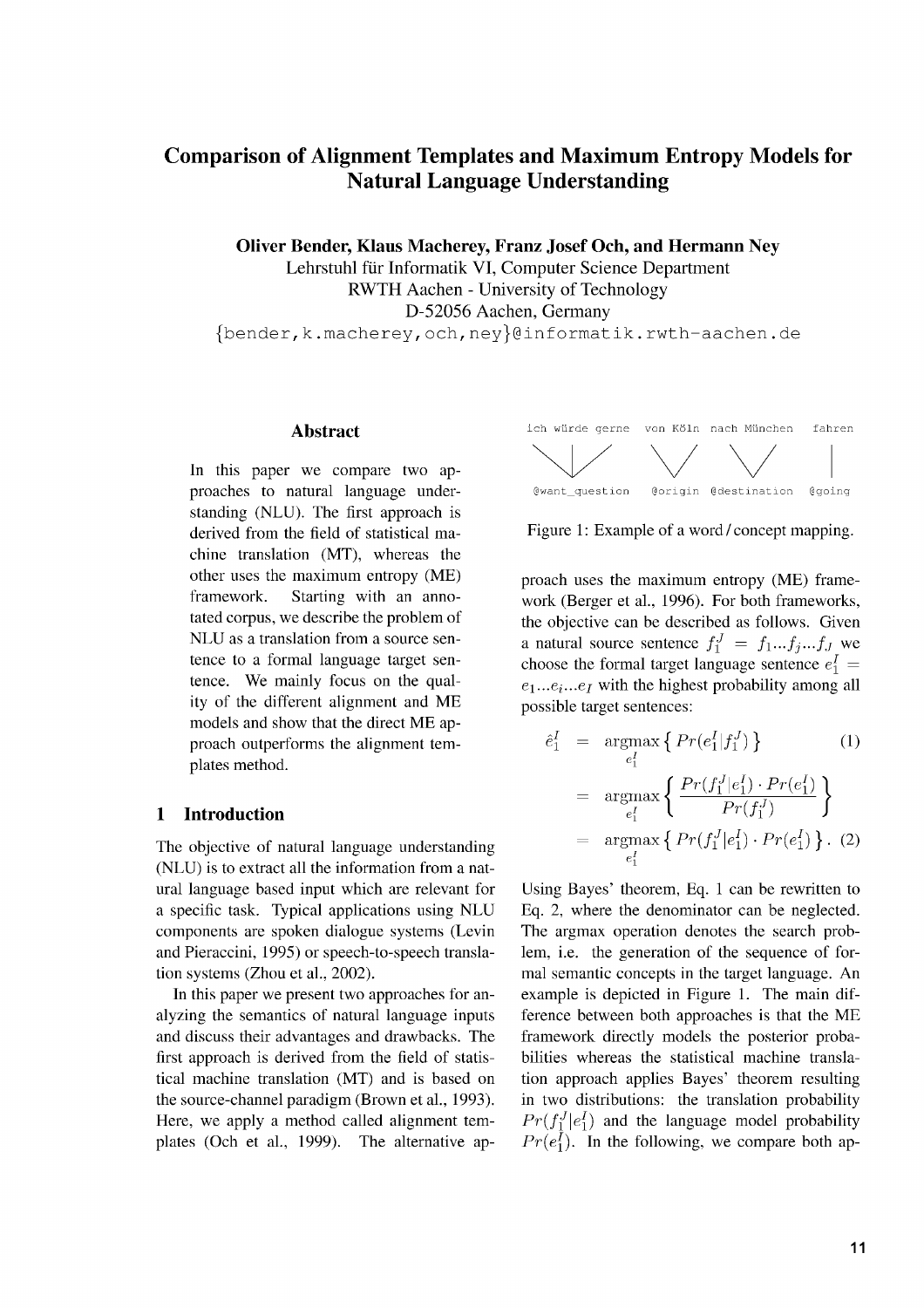proaches for two NLU tasks which are derived from two different domains and show that the ME approach clearly outperforms the statistical machine translation approach within these settings.

# 1.1 Related Work

The use of statistical machine translation for NLU tasks was firstly proposed by (Epstein et al., 1996). Whereas (Epstein et al., 1996) model hidden clumpings, we use a method called *alignment templates.* Alignment templates have been proven to be very powerful for statistical machine translation tasks since they allow for many-to-many alignments between source and target words (Och et al., 1999). Alignment templates for NLU tasks were firstly proposed by (Macherey et al., 2001).

Applying ME translation models to NLU has been firstly suggested by (Papineni et al., 1997; Papineni et al., 1998). Here, we use a conceptbased meaning representation as formal target language and propose different features and structural constraints in order to improve the NLU results.

The remainder of the paper is organized as follows: in the following section, we briefly describe the concept based meaning representation as used for the NLU task. Section 3 describes the training and search procedure of the alignment templates approach. In section 4, we outline the ME framework and describe the features that were used for the experiments. Section 5 presents results for both the alignment templates approach and the ME framework. For both approaches, experiments were carried out on two different German NLU tasks.

#### **2 Concept-based semantic representation**

A crucial decision, when designing an NLU system, is the choice of a suitable semantic representation, since interpreting a user's request requires an appropriate formalism to represent the meaning of an utterance. Different semantic representations have been proposed. Among them, case frames (Issar and Ward, 1993), semantic frames (Bennacef et al., 1994), and variants of hierarchical concepts (Miller et al., 1994) as well as flat concepts (Levin and Pieraccini, 1995) are the most prominent. Since we regard NLU as a special case of a translation problem, we have chosen a flat concept-based target language as meaning representation.

A semantic concept (in the following briefly termed as concept) is defined as the smallest unit of meaning that is relevant to a specific task (Levin and Pieraccini, 1995). Figure 1 depicts an example of a concept-based meaning representation for the input utterance 'I would like to go from Munich to Cologne' from the domain of a German traintimetable information system. The first line shows the source sentence, the last line depicts the target sentence consisting of several concepts, marked by the preceding @ -symbol. The connections between the words describe the alignments between source and target words.

# **3 Alignment Templates**

The statistical machine translation approach decomposes  $Pr(e_1^I|f_1^J)$  into two probability distributions, the language model probability and the translation probability. The architecture of this method is depicted in figure 2. For the translation approach, we use the same training procedure as for the automatic translation of natural languages. When rewriting the translation probability  $Pr(f_1^J | e_1^I)$  by introducing a 'hidden' alignment<br>  $a_1^J = a_1 \dots a_j \dots a_J$ , with  $a_j \in \{1, \dots, I\}$ , we obtain:

$$
Pr(f_1^J | e_1^I)
$$
  
=  $\sum_{a_1^J} Pr(f_1^J, a_1^J | e_1^I)$  (3)  
=  $\sum_{a_1^J} \prod_{j=1}^J Pr(f_j, a_j | f_1^{j-1}, a_1^{j-1}, e_1^I).$ 

The IBM models as proposed by (Brown et al., 1993) and the HMM model as suggested by (Vogel et al., 1996) result from different decompositions of  $Pr(f_1^J, a_1^J | e_1^I)$ . For training the alignment model, we train a sequence of models of increasing complexity. Starting from the first model IBM1, we proceed over the HMM model, IBM3 up to IBMS. Using the model IBMS as a result of the last training step, we use the alignment template approach to model whole word groups.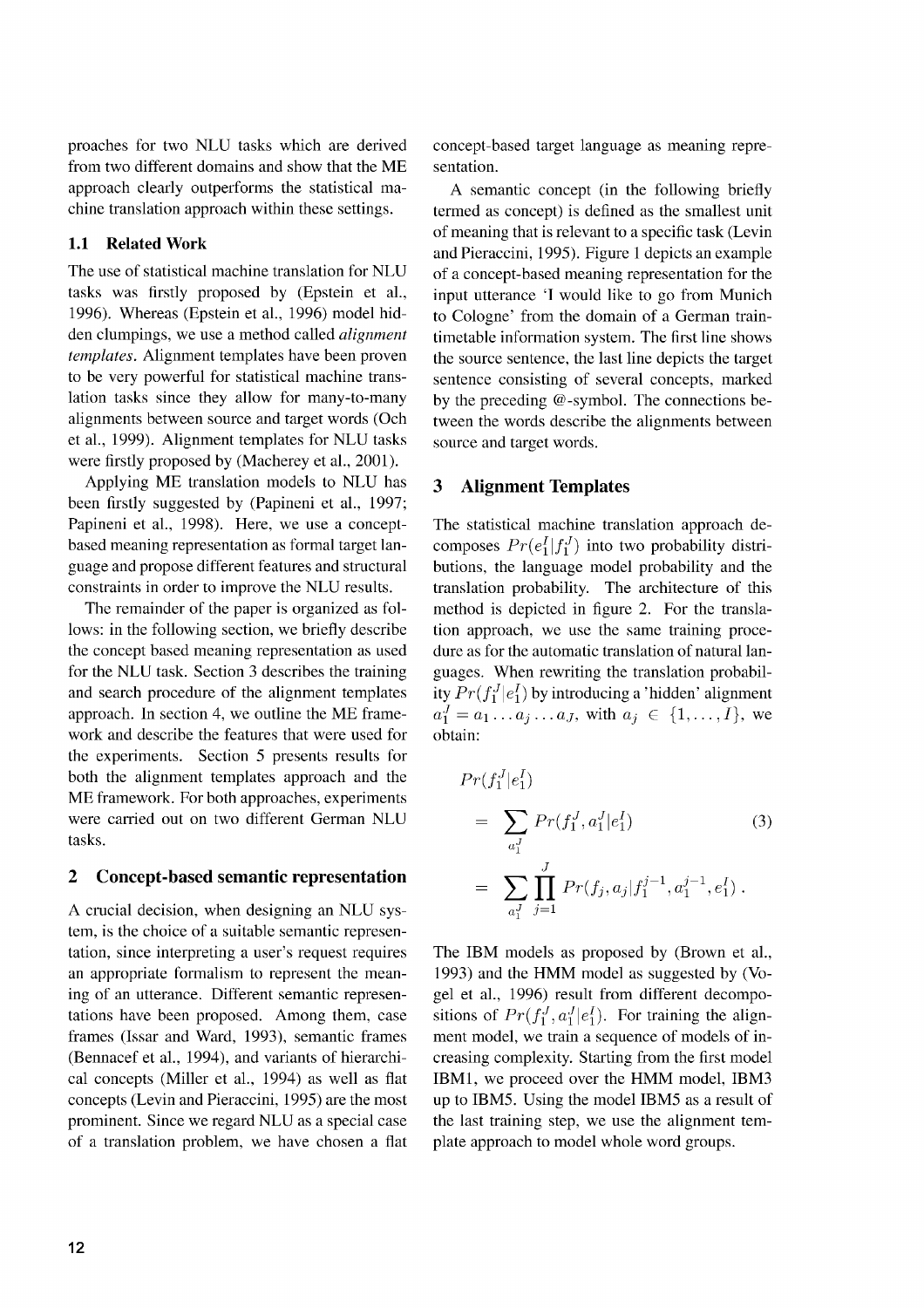

Figure 2: Architecture of the translation approach based on the source-channel paradigm.

# 3.1 Model

The alignment templates approach provides a twolevel alignment: a phrase level alignment and a word level alignment within the phrases. As a result, source and target sentence must be segmented into *K* word-groups, describing the phrases:

$$
e_1^I = \tilde{e}_1^K
$$
,  $\tilde{e}_k = e_{i_{k-1}+1}, \dots, e_{i_k}$ ,  $k = 1, \dots, K$   
 $f_1^J = \tilde{f}_1^K$ ,  $\tilde{f}_k = f_{j_{k-1}+1}, \dots, f_{j_k}$ ,  $k = 1, \dots, K$ 

By decomposing the translation probability with the above-mentioned definitions, we arrive at:

$$
Pr(f_1^J | e_1^J)
$$
  
= 
$$
\sum_{\tilde{a}_1^K} Pr(\tilde{f}_1^K, \tilde{a}_1^K | \tilde{e}_1^K)
$$
  

$$
\cong \sum_{\tilde{a}_1^K} \prod_{k=1}^K p(\tilde{a}_k | \tilde{a}_{k-1}, K) \cdot p(\tilde{f}_k | \tilde{e}_{a_k}).
$$

Denote  $z = (\tilde{e}', \tilde{f}', \tilde{a}')$  an alignment template, we obtain  $p(\tilde{f}|\tilde{e}) = \sum_{z} p(z|\tilde{e}) \cdot p(\tilde{f}|z,\tilde{e})$ . The phrase translation probability  $p(\tilde{f}|z,\tilde{e})$  is decomposed according to the following equation:

$$
p(\widetilde{f}|(\widetilde{e}', \widetilde{f}', \widetilde{a}'), \widetilde{e})
$$
  
=  $\delta(\widetilde{e}, \widetilde{e}') \cdot \delta(\widetilde{f}, \widetilde{f}') \cdot \prod_{j=1}^{J} p(f_j|\widetilde{a}', \widetilde{e}),$ 

where  $\delta(\cdot, \cdot)$  denotes the Kronecker-function. The probability  $p(f_i|\tilde{a}', \tilde{e})$  can be decomposed in the



Figure 3: Example of alignment templates for representing a natural sentence as a sequence of concepts.

following way:

$$
p(f_j|\tilde{a}',\tilde{e}) = \sum_{i=0}^{I} p(i|j;\tilde{a}') \cdot p(f_j|e_i)
$$

$$
p(i|j;\tilde{a}') = \frac{\tilde{a}'(i,j)}{\sum_{i'} \tilde{a}'(i',j)},
$$

 $\widetilde{a}^{\prime}(i,j)$  :=  $\begin{cases} 1 & \text{if } (i,j) \text{ are linked in } \widetilde{a} \\ 0 & \text{otherwise.} \end{cases}$ 

# 3.2 Training

During training, we proceed over all sentence pairs and estimate the probabilities by determining the relative frequencies of applying an alignment template. Figure 3 shows an example of alignment templates computed for a sentence pair from the German TABA corpus.

#### 3.3 Search

If we insert the alignment template model and a standard left-to-right language model in the source-channel approach (Eq. 2), we obtain the following search criterion in maximum approximation which is used in combination with beam search:

$$
\hat{e}_{1}^{I} = \underset{e_{1}^{I}}{\operatorname{argmax}} \{ Pr(e_{1}^{I}) \cdot Pr(f_{1}^{J}|e_{1}^{I}) \}
$$
\n
$$
= \underset{e_{1}^{I}}{\operatorname{argmax}} \{ \underset{K, \tilde{e}_{1}^{K} = e_{1}^{I}, \tilde{j}_{1}^{K}, \tilde{a}_{1}^{K} \in \Pi_{k}, z_{1}^{K} \}
$$
\n
$$
\{ \prod_{i=1}^{I} p(e_{i}|e_{i-1}) \prod_{k=1}^{K} p(\tilde{a}_{k}|\tilde{a}_{k-1}) \cdot p(z_{k}|\tilde{e}_{\tilde{a}_{k}}) \cdot p(\tilde{f}_{k}|z_{k}, \tilde{e}_{\tilde{a}_{k}}) \} \}.
$$
\n(4)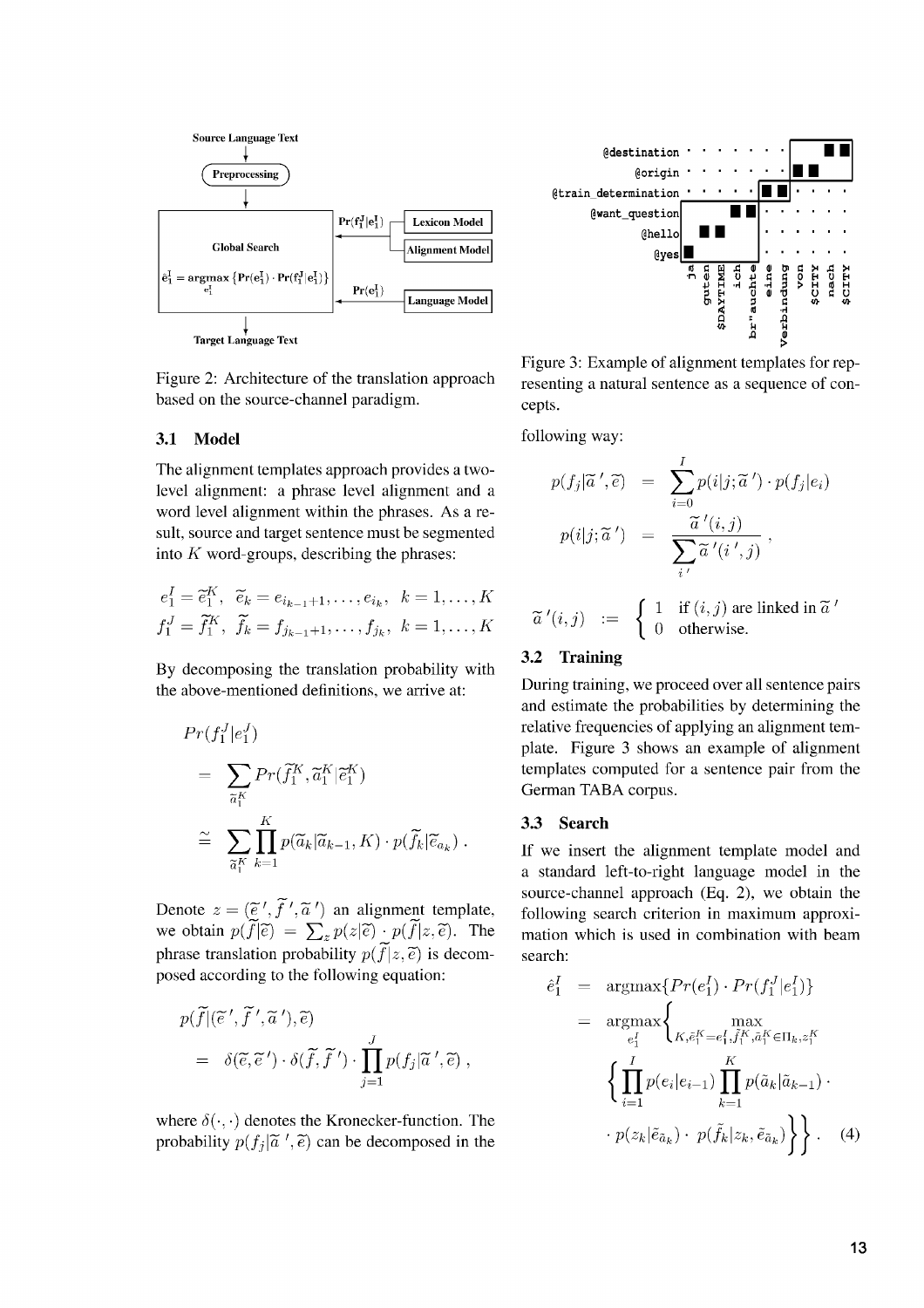

Figure 4: Architecture of the maximum entropy model approach.

### **4 Maximum Entropy Models**

As alternative to the source-channel approach, we can directly model the posterior probability  $Pr(e_1^I|f_1^J)$ . A well-founded framework for doing this is maximum entropy (Berger et al., 1996). In this framework, we have a set of  $M$  feature functions  $h_m(e_1^I, f_1^J), m = 1, ..., M$ . For each feature function  $h_m$ , there is a model parameter  $\lambda_m$ . The posterior probability can then be modeled as follows:

$$
Pr(e_1^I | f_1^J) = p_{\lambda_1^M}(e_1^I | f_1^J) = \frac{\exp[\sum_{m=1}^M \lambda_m h_m(e_1^I, f_1^J)]}{\sum_{e'_{1}^I} \exp[\sum_{m=1}^M \lambda_m h_m(e'_{1}^I, f_1^J)]}.
$$
 (5)

The architecture of the ME approach is summarized in Figure 4.

For our approach, we determine the corresponding formal target language concept for each word of a natural language input. Therefore, we distinguish whether a word is an initial or a non-initial word of a concept. This procedure yields a oneto-one translation from source words to formal semantic concepts, i.e. the length of both sequences must be equal  $(I = J)$ . Figure 5 depicts a oneto-one mapping applied to a sentence/concept pair from the German TABA corpus.



Figure 5: Example of a sentence/concept mapping using maximum entropy ('i' denotes initial concepts, 'n' non-initial concepts resp.).

Further, we assume that the decisions only depend on a limited window of  $f_{j-2}^{j+2} = f_{j-2}...f_{j+2}$ around the current source word  $f_j$  and on the two predecessor concepts. Thus, we obtain the following second-order model:

$$
Pr(e_1^I|f_1^J) = \prod_{j=1}^J Pr(e_j|e_1^{j-1}, f_1^J)
$$
  
= 
$$
\prod_{\text{model}}^J p_{\lambda_1^M}(e_j|e_{j-2}^{j-1}, f_{j-2}^{j+2}).
$$

**Transition constraints:** Due to the distinction between initial and non-initial concepts, we have to ensure that a non-initial concept must only follow its corresponding initial one. To guarantee this, a straightforward method is to implement a feature function that models the transitions and to set the feature values of all invalid transitions to zero, so that they will be discarded during search.

#### **4.1 Feature functions**

We have implemented a set of binary valued feature functions for our system:

**Lexical features:** The words  $f_{i-2}^{j+2}$  are compared to a vocabulary. Words which are not found in the vocabulary are mapped onto an 'unknown word'.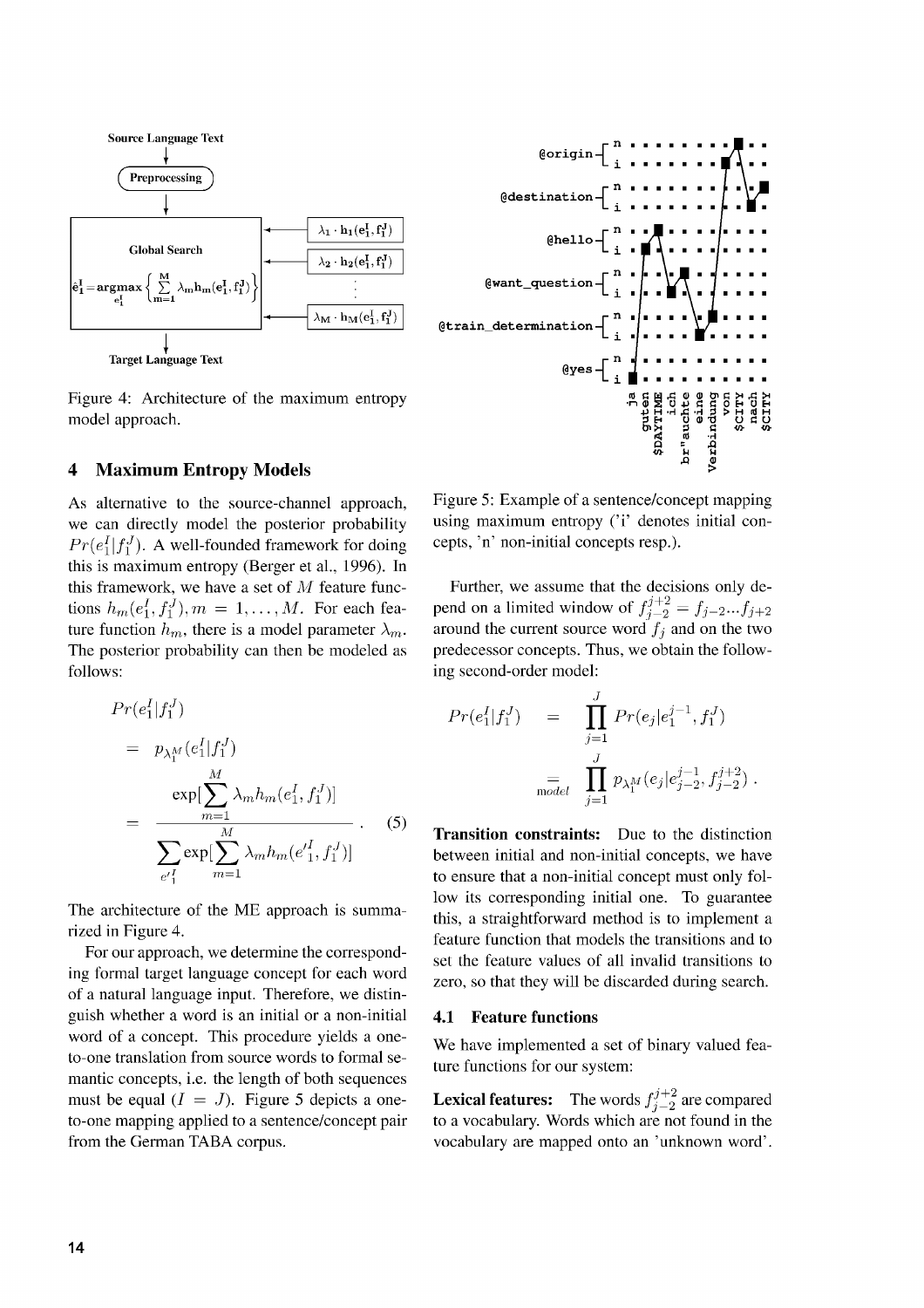Formally, the feature

$$
h_{f,d,e}(e_{j-2}^{j-1},e_j,f_{j-2}^{j+2}) = \delta(f_{j+d},f) \cdot \delta(e_j,e)
$$
  

$$
d \in \{-2,...,2\},
$$

will fire if the word  $f_{i+d}$  matches the vocabulary entry f and if the prediction for the current concept equals  $e. \delta(\cdot, \cdot)$  again denotes the Kroneckerfunction.

**Word features:** Word characteristics are covered by the word features, which test for:

- Capitalization: These features will fire if  $f_i$ is capitalized, has an internal capital letter, or is fully capitalized.
- Pre- and suffixes: If the prefix (suffix) of  $f_i$ equals a given prefix (suffix), these features will fire.

**Transition features:** Transition features model the dependence on the two predecessor concepts:

$$
h_{e',d,e}(e_{j-2}^{j-1},e_j,f_{j-2}^{j+2}) = \delta(e_{j-d},e') \cdot \delta(e_j,e)
$$
  

$$
d \in \{1,2\}.
$$

**Prior features:** The single concept priors are incorporated by prior features. They just fire for the currently observed concept:

$$
h_e(e_{j-2}^{j-1},e_j,f_{j-2}^{j+2})\ =\ \delta(e_j,e)\ .
$$

**Compound features:** Using the feature functions defined so far, we can only specify features that refer to a single word or concept. To enable also word phrases and word/concept combinations, we introduce the following compound features:

$$
h_{\{z_1,d_1\},\ldots,\{z_K,d_K\},e} (e_{j-2}^{j-1},e_j,f_{j-2}^{j+2})
$$
  
= 
$$
\prod_{k=1}^K h_{z_k,d_k,e} (e_{j-2}^{j-1},e_j,f_{j-2}^{j+2}),
$$
  

$$
z_k \in \{f,e'\}, d_k \in \{-2,\ldots,2\}.
$$

**Feature selection:** Feature selection plays a crucial role in the ME framework. In our system we use simple count-based feature reduction. Given a threshold *K,* we only include those features that have been observed on the training data at least *K* times. Although this method is not minimal, i.e. the reduced feature set may still contain features that are redundant or non-informative, it turned out to perform well in practice. Experiments were carried out with different thresholds. It turned out that for the NLU task, a threshold of 2 for all features achieved the best results, except for the prefix and suffix features, for which a threshold of 6 yielded best results.

#### **4.2 Training**

For the purpose of training, we consider the set of manually annotated and segmented training sentences to form a single long sentence. As training criterion, we use the maximum class posterior probability criterion:

$$
\hat{\lambda}_1^M = \mathop{\rm argmax}_{\lambda_1^M} \left\{ \sum_{n=1}^N \log p_{\lambda_1^M}(e_n|f_n) \right\}.
$$

This corresponds to maximizing the likelihood of the ME model. The direct optimization of the posterior probability in Bayes' decision rule is referred to as discriminative training in automatic speech recognition since we directly take into account the overlap in the probability distributions. Since the optimization criterion is convex, there is only a single optimum and no convergence problems occur. To train the model parameters  $\lambda_1^M$  we use the Generalized Iterative Scaling (GIS) algorithm (Darroch and Ratcliff, 1972).

In practice, the training procedure tends to result in an overfitted model. To avoid overfitting, (Chen and Rosenfeld, 1999) have suggested a smoothing method where a Gaussian prior on the parameters is assumed. Instead of maximizing the probability of the training data, we now maximize the probability of the training data times the prior probability of the model parameters:

$$
\hat{\lambda}_1^M = \mathop{\rm argmax}_{\lambda_1^M} \left\{ p(\lambda_1^M) \cdot \sum_{n=1}^N p_{\lambda_1^M}(e_n|f_n) \right\} \,,
$$

where

$$
p(\lambda_1^M) = \prod_m \frac{1}{\sqrt{2\pi}\sigma} \exp \left[-\frac{\lambda_m^2}{2\sigma^2}\right].
$$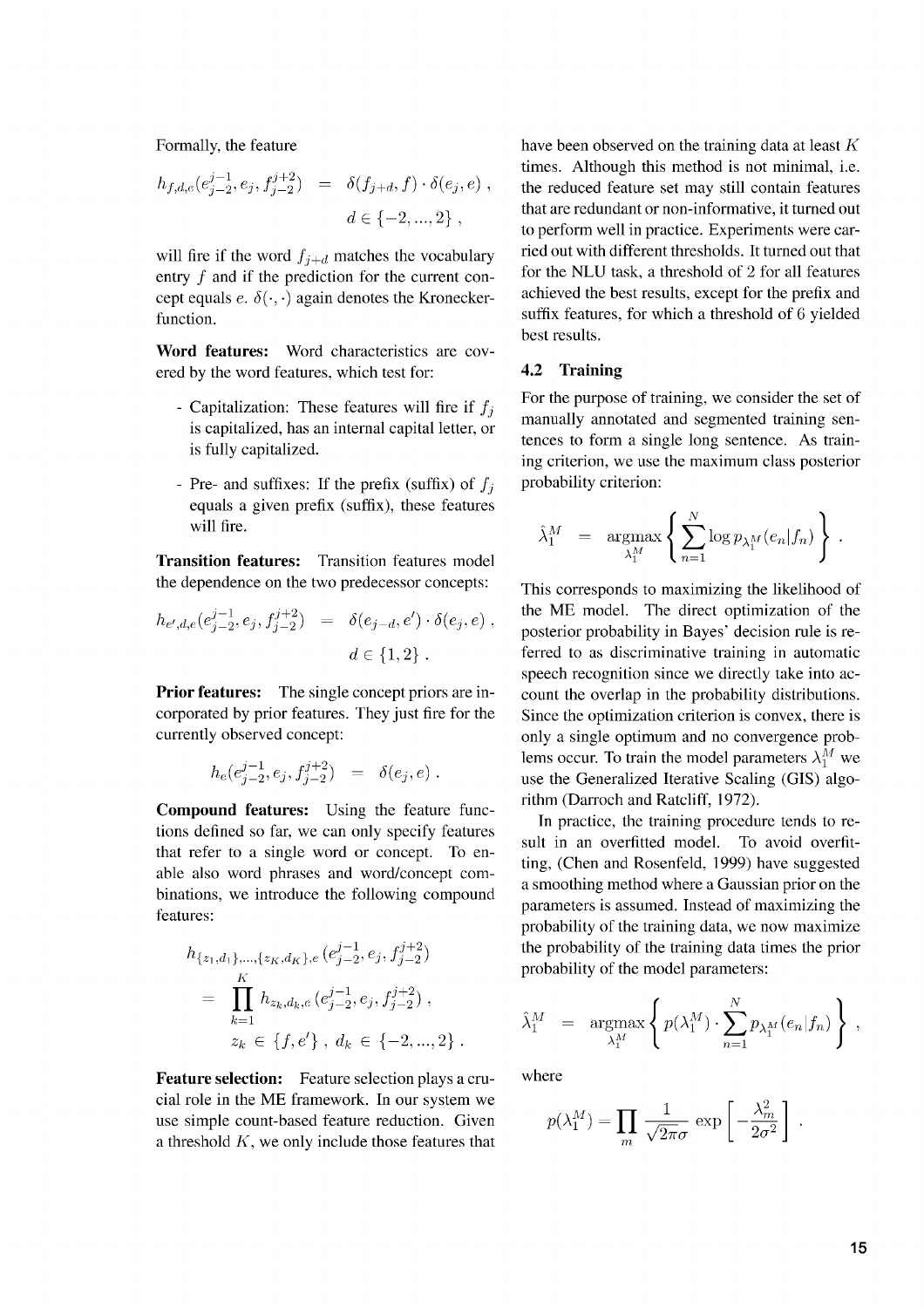# 4.3 Search

In the test phase, the search is performed using the so called maximum approximation, i.e. the most likely sequence of concepts  $\hat{e}_1^I$  is chosen among all possible sequences  $e_1^I$ :

$$
\begin{array}{lcl} \hat{e}^I_1 & = & \displaystyle \operatorname*{argmax}_{e^I_1} \ \left\{ \begin{aligned} & Pr(e^I_1|f^J_1) \right\} \\ & = & \displaystyle \operatorname*{argmax}_{e^I_1} \ \left\{ \sum_{m=1}^M \lambda_m h_m(e^I_1, f^J_1) \right\}. \end{aligned} \end{array}
$$

Therefore, the time-consuming renormalization in Eq. 5 is not needed during search. We run a Viterbi search to find the highest probability sequence (Borthwick et al., 1998).

#### 5 Results

Experiments were performed on the German inhouse Philips TABA corpus<sup>1</sup> and the German inhouse TELDIR corpus<sup>2</sup>. The TABA corpus is a text corpus in the domain of a train timetable information system (Aust et al., 1995). The TELDIR corpus is derived from the domain of a telephone directory assistance. Along with the bilingual annotation consisting of the source and target sentences, the corpora also provide the affiliated alignments between source words and concepts. The corpora allocations are summarized in table 1 and table 2. For the TABA corpus, the target language consists of 27 flat semantic concepts (23 concepts for the TELDIR application, resp.), including a filler concept. Table 3 summarizes an excerpt of the most frequently observed concepts.

In order to improve the quality of both approaches, we used a set of word categories. Since it is unlikely that every city name is observed during training, all city names were mapped onto the category  $\text{STTY}$  (city name). Table 4 shows an excerpt of different categories which were used for both the training and the testing corpora.

We have computed three different evaluation criteria:

- The *concept error rate* (CER), which is equally defined to the well known word error

Table 1: Training and testing conditions for the TABA corpus.

|       |                   | Natural  | Concept  |
|-------|-------------------|----------|----------|
|       |                   | Language | Language |
| Train | Sentences         |          | 25009    |
|       | Tokens            | 87213    | 48325    |
|       | Vocabulary        | 1911     | 27       |
|       | Singletons        | 621      |          |
| Test  | Sentences         |          | 8015     |
|       | Tokens            | 22963    | 12745    |
|       | OOV               | 283      |          |
|       | <b>Trigram PP</b> |          | 4.36     |

Table 2: Training and testing conditions for the TELDIR corpus.

|             |               | Natural  | Concept  |  |
|-------------|---------------|----------|----------|--|
|             |               | Language | Language |  |
| Train       | Sentences     | 1189     |          |  |
|             | <b>Tokens</b> | 6850     | 3356     |  |
|             | Vocabulary    | 752      | 23       |  |
|             | Singletons    | 276      | 2        |  |
| <b>Test</b> | Sentences     | 510      |          |  |
|             | Tokens        | 3041     | 1480     |  |
|             | OOV           | 194      |          |  |
|             | Trigram PP    |          | 4.49     |  |

rate. The CER describes the ratio of the sum of deleted, inserted, and substituted concepts w.r.t. a Levenshtein-alignment for a given reference concept-string, and the total number of concepts in all reference strings.

- The *sentence error rate* (SER), which is defined as ratio between the number of falsely translated sentences and the total number of sentences w.r.t. the concept-level.
- The *concept-alignment error rate* (C-AER), which is defined as the ratio of the sum of falsely aligned words, i.e. words mapped onto the wrong concept, and the total number of words in the reference (Macherey et al., 2001).

The error rates obtained by using the alignment templates method are summarized in table 5

<sup>&#</sup>x27;The TABA corpus was kindly provided by Philips Forschungslaboratorien Aachen.

<sup>&</sup>lt;sup>2</sup>The data-collection was partially funded by Ericsson Eurolab Deutschland GmbH.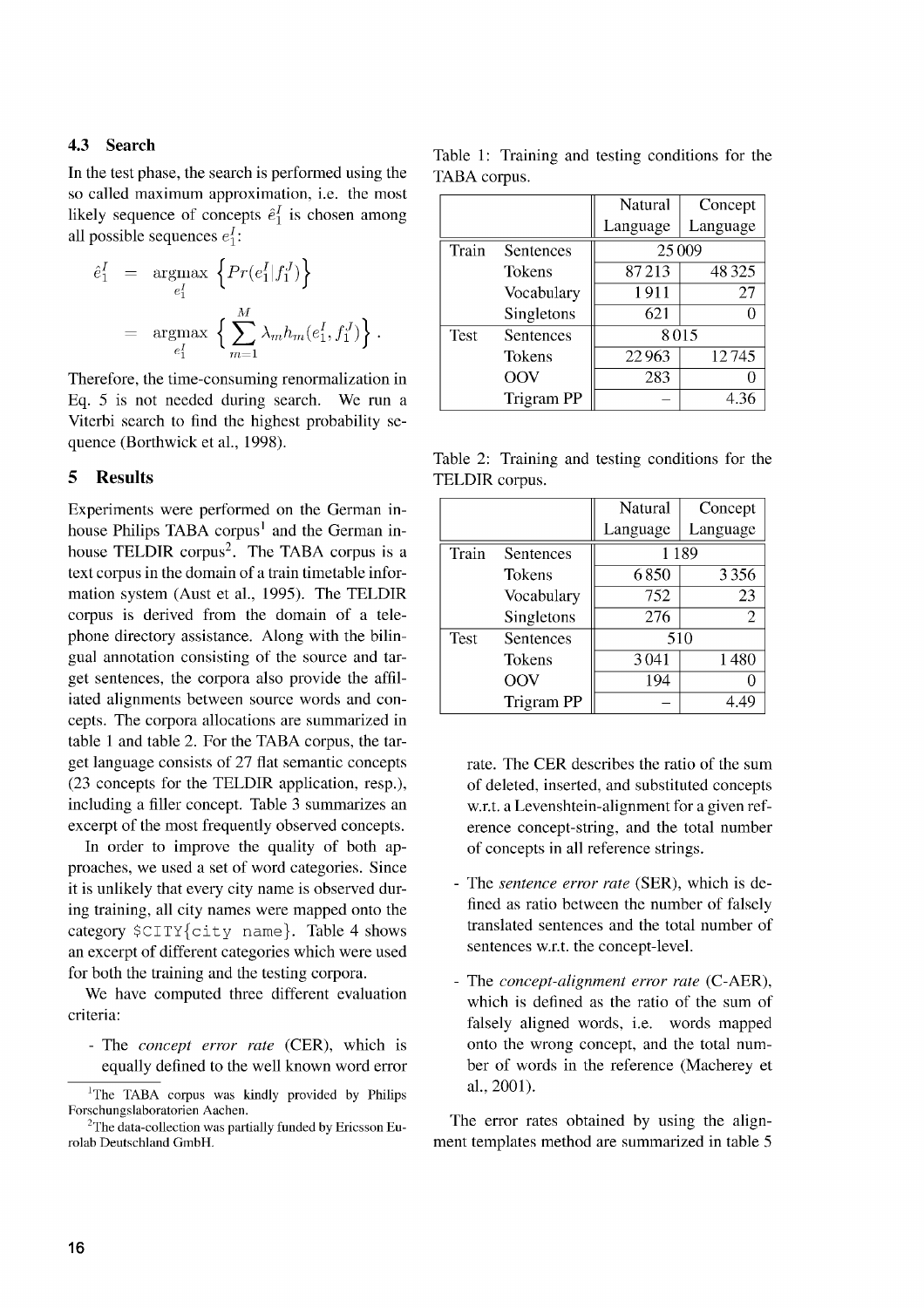| Concept       | Example             |
|---------------|---------------------|
| @origin       | von \$CITY          |
| @destination  | nach \$CITY         |
| @person       | mit Herrn \$SURNAME |
| @organization | mit der \$COMPANY   |

Table 3: Excerpt of the most frequently observed concept for the TABA and the TELDIR corpus.

| Table 4: Excerpt of used word categories. |  |  |  |  |
|-------------------------------------------|--|--|--|--|
|-------------------------------------------|--|--|--|--|

| Category         | Examples          |
|------------------|-------------------|
| \$CITY           | $\bullet$ Berlin  |
|                  | $\bullet$ Köln    |
| \$DAYTIME        | $\bullet$ Morgen  |
|                  | • Vormittag       |
| <b>\$COMPANY</b> | $\bullet$ BASF AG |
|                  | $\bullet$ Porsche |
| <b>\$SURNAME</b> | • Schlegel        |
|                  | • Wagner          |

and table 6. Table 7 and table 8 show the performance of the ME approach for different types of ME features. Starting with only lexical features, we successively extend our model by including additional feature functions. As can be seen from these results, the ME models clearly outperform the alignment models. The quality of the translation approach is achieved within the ME framework by just including lexical and transition features, and is significantly improved by adding further feature functions. Comparing the performance on the TABA task and on the TELDIR task, we see that the error rates are much lower for the TABA task than for the TELDIR task; the reason is due to the very limited training data.

One of the advantages of the ME approach results from the property that the ME framework directly models the posterior probability and allows for integrating structural information by using appropriate feature functions. Furthermore, the ME approach is consistent with the features observed on the training data, but otherwise makes the fewest possible assumptions about the distribution. Since the optimization criterion is convex, there is only a single optimum and no con-

Table 5: Effect of alignment templates on different error rates for the TABA corpus (Model 5\* uses a given alignment in training)

| Alignment   | [%]        |     |         |  |
|-------------|------------|-----|---------|--|
| Model       | <b>SER</b> | CER | $C-AER$ |  |
| Model 5     | 49         |     |         |  |
| Model $5^*$ | 3.9        | ţG  |         |  |

Table 6: Effect of alignment templates on different error rates for the TELDIR corpus (Model 5\* uses a given alignment in training)

| Alignment  | $\lceil \% \rceil$ |            |       |  |
|------------|--------------------|------------|-------|--|
| Model      | <b>SER</b>         | <b>CER</b> | C-AER |  |
| Model 5    | 16.1               | 6.9        | 13.6  |  |
| Model $5*$ | 14.5               | 5.9        | 65    |  |

Table 7: Dependence on the number of included feature types on different error rates for the TABA corpus.

| Feature                | $\lceil \% \rceil$ |            |       |
|------------------------|--------------------|------------|-------|
| <b>Types</b>           | <b>SER</b>         | <b>CER</b> | C-AER |
| lexical                | 8.8                | 6.7        | 4.6   |
| + transition           | 4.3                | 3.3        | 3.2   |
| + prior                | 2.1                | 1.6        | 1.5   |
| + capitalization       | 1.8                | 1.4        | 1.4   |
| $+$ pre- $\&$ suffixes | 1.6                | 1.2        | 1.3   |
| + compound             | $1.1\,$            | 0.8        | 0.9   |

Table 8: Dependence on the number of included feature types on different error rates for the TELDIR corpus.

| Feature                | [%]        |            |              |
|------------------------|------------|------------|--------------|
| <b>Types</b>           | <b>SER</b> | <b>CER</b> | <b>C-AER</b> |
| lexical                | 17.3       | 8.4        | 5.9          |
| + transition           | 13.5       | 5.6        | 5.4          |
| + prior                | 12.7       | 5.1        | 4.9          |
| + capitalization       | 12.0       | 4.8        | 4.9          |
| $+$ pre- $\&$ suffixes | 9.6        | 3.6        | 4.4          |
| + compound             | 9.0        | 3.6        | 4.1          |

vergence problems occur. Due to the manual annotation using initial and non-initial concepts, we implicitly model a one-to-one alignment from nat